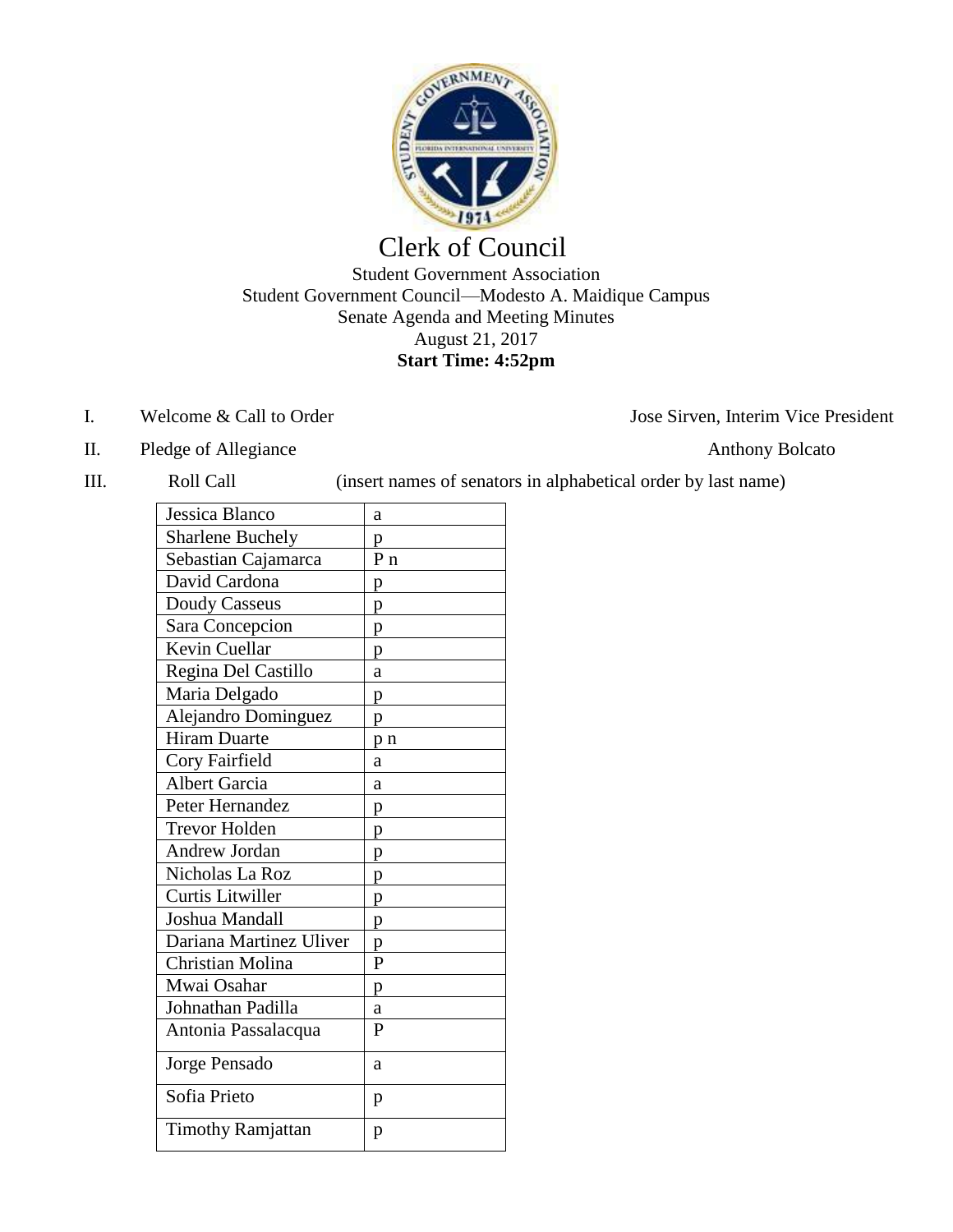| Kristie Reyes           | a              |
|-------------------------|----------------|
| Nicolas Reyes           | p              |
| Francesca Riccio-       | p              |
| Ackerman                |                |
| <b>Allison Sardinas</b> | a              |
| Roger Sanchez           | p              |
| Colin Thompson          | а              |
| Cassidie-Anne Toussaint | $P_{n}$        |
| Paulo Vargas            | P <sub>n</sub> |
| Aujanae Watson          | P              |
| Cristina Williamson     | P              |

- IV. Old Business
	- No old business
- V. New Business
- Interim Vice President Sirven moved to open the floor to new business, Senator Ramjattan seconds, motion passes
- Interim Vice President Sirven has ruled out phones for the duration of the Senate meeting.
	- A. Speaker of the Senate Election
	- Senator Buchely nominates Senator Cuellar, Senator Cuellar accepts
	- Senator Riccio-Ackerman nominates Senator Mandall, Senator Mandall accepts
	- Senator Cajamarca nominates Senator Delgado, Senator Delgado accepts
	- Senator Riccio-Ackerman nominates Senator Williamson, Senator Williamson declines
	- Senator Riccio-Ackerman nominates Senator Molina, Senator Molina accepts
	- Senator Riccio-Ackerman nominates Senator Ramjattan, Senator Ramjattan declines
	- Senator Hernandez moves to close nominations, Senator Buchely seconds. Roll Call Tally: 2/28 said nay Senators Riccio-Ackerman and Senator Molina
	- Senator Ramjattan motions to start the presentation period, Senator la Roz. Roll Call Tally: 1/28 said nay Senator Riccio-Ackerman
	- Point of clarification: "Clerk, may you resend my nomination?" "Yes"
	- Senator Molina is no longer running for Speaker of the Senate
	- Senator Riccio-Ackerman moves to have a question and answer period for 5 minutes, Senator Molina seconds. Roll Call Tally: 3/25 said yay Senator Molina, Riccio-Ackerman, Williamson
	- Senator Dominguez moves forego roll call for the entire session, Senator Watson seconds. Roll Call Tally: 2/25 said nay Senator Riccio-Ackerman, Williamson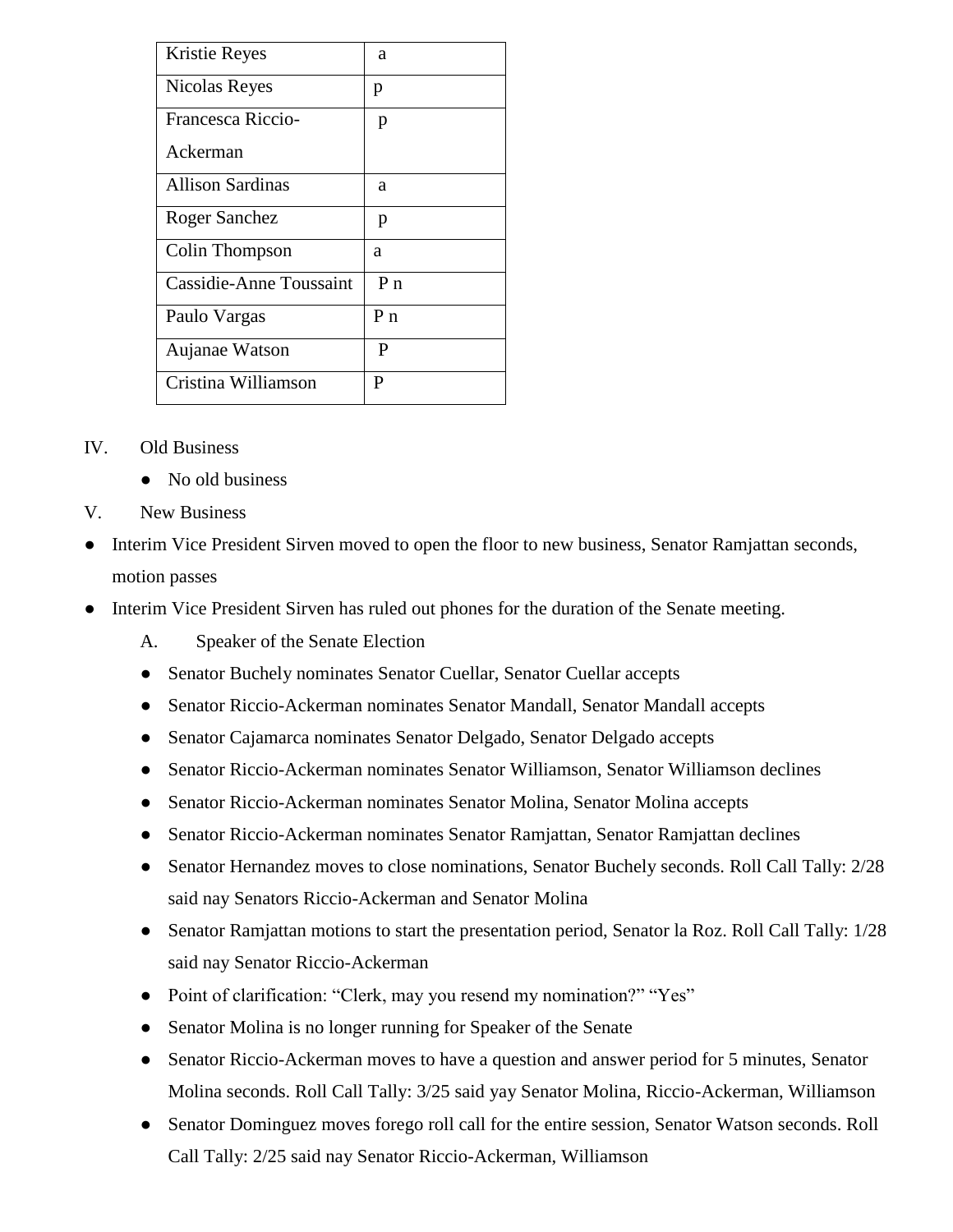- Senator Osahar moves to not have a discussion until the end, Senator Duarte seconds. Everyone says yay
- Senator Riccio-Ackerman was asked to exit the chambers by Interim Vice President Sirven (use of phone)
- Senator Toussaint moves to have discussion for 6 minutes and a minute of speaking time for everyone, Senator Duarte seconds. (This record has be stricken)
- Senator Dominguez moves to forego discussion period and go straight to voting procedure, Senator Molina.
- $\bullet$

| Jessica Blanco           | a       |
|--------------------------|---------|
| <b>Sharlene Buchely</b>  | Cuellar |
| Sebastian Cajamarca      | Delgado |
| David Cardona            | Cuellar |
| Doudy Casseus            | Delgado |
| Sara Concepcion          | Cuellar |
| Kevin Cuellar            | Cuellar |
| Regina Del Castillo      |         |
| Maria Delgado            | Delgado |
| Alejandro Dominguez      | Delgado |
| <b>Hiram Duarte</b>      | Delgado |
| Cory Fairfield           | a       |
| <b>Albert Garcia</b>     | a       |
| Peter Hernandez          | Cuellar |
| <b>Trevor Holden</b>     | Cuellar |
| Andrew Jordan            | Cuellar |
| Nicholas La Roz          | Delgado |
| Curtis Litwiller         | Delgado |
| Joshua Mandall           | Mandall |
| Dariana Martinez Uliver  | Cuellar |
| Christian Molina         | Delgado |
| Mwai Osahar              | abstain |
| Johnathan Padilla        | а       |
| Antonia Passalacqua      | Cuellar |
| Jorge Pensado            | a       |
| Sofia Prieto             | Cuellar |
| <b>Timothy Ramjattan</b> | Delgado |
| Kristie Reyes            | a       |
| Nicolas Reyes            | Abstain |
| Francesca Riccio-        |         |
| Ackerman                 |         |
| <b>Allison Sardinas</b>  | a       |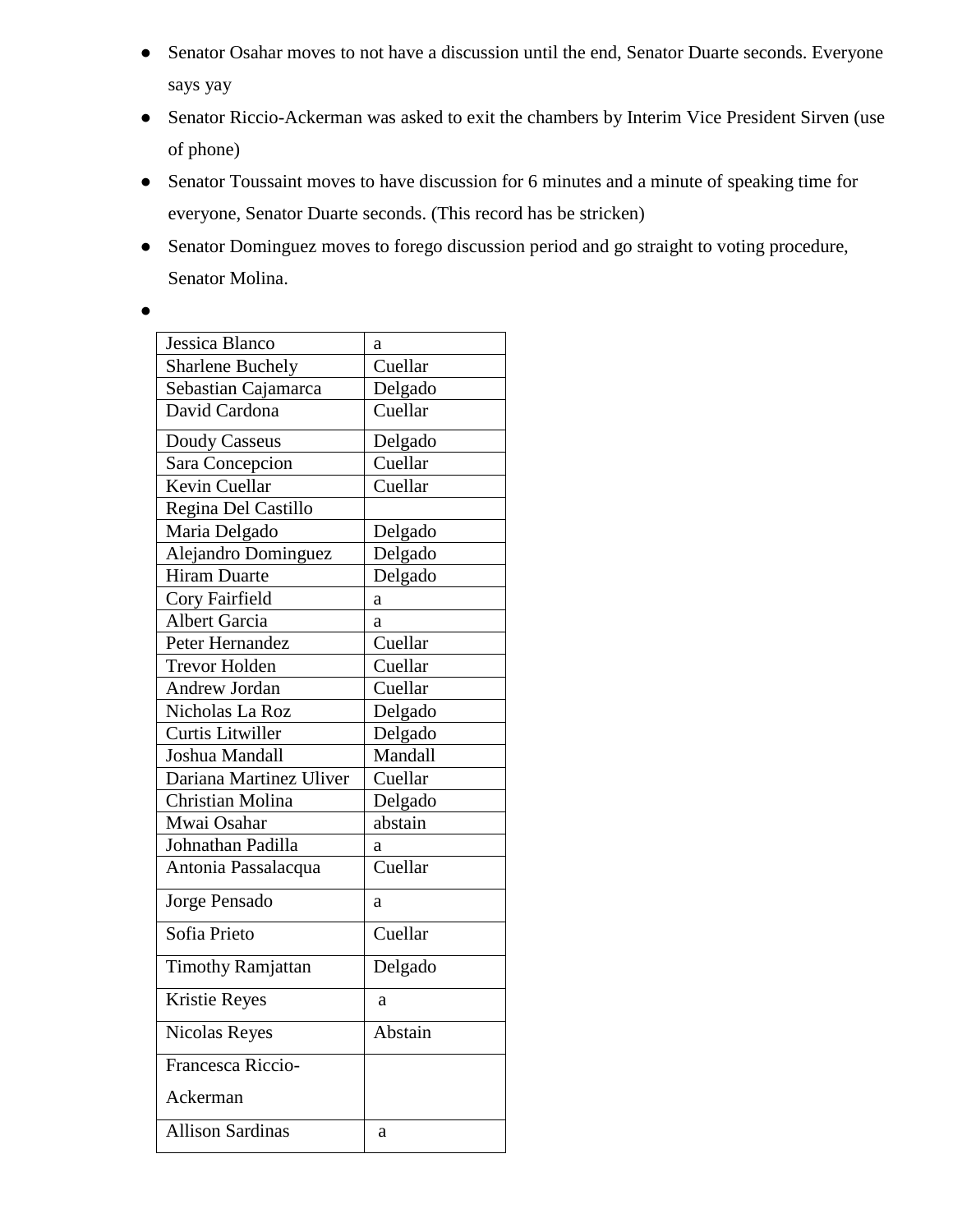| <b>Roger Sanchez</b>    | Delgado |
|-------------------------|---------|
| Colin Thompson          | а       |
| Cassidie-Anne Toussaint | Delgado |
| Paulo Vargas            | Delgado |
| Aujanae Watson          | Delgado |
| Cristina Williamson     | Delgado |

- Senator Delgado- 14
- Senator Cuellar- 10
- Senator Mandall- 1
- Abstentions-2
- Senator Delgado is the newly appointed Speaker of the Senate and from this point forward she started chairing.
- The chair looks favorably upon a motion to open up the next order of business. Senator Passalacqua moves to open the floor for Speaker of the Pro temp nominations, Senator Buchely seconds.
- All of those in favor of going to the next order of business. No one said nay. Motions passes

## B. Speaker of the Pro-Temp Election

- Senator Molina nominates, Senator La Roz, he declines
- Senator Litwiller nominates Senator Cajamarca, he accepts
- Senator Dominguez moves to close nominations, Senator Toussaint seconds. Motion fails
- Senator Passalacqua nominates Senator Cuellar, he accepts
- Senator Ramjattan nominates Senator Dominguez, he declines
- Senator Passalacqua moves to end nominations, Senator Buchely seconds. Motion passes
- Senator Molina moves to table current business and postpone it to next Senate meeting, Senator Ramjattan seconds. Roll Call Tally: 4/25 said nay motion passes
- Senator Buchely moves to adjourn the meeting 5:55pm, Senator Passalacqua seconds. Motion passes
- C. Confirmation of Vice President
- VI. Reports
	- A. President
- VII. Announcements